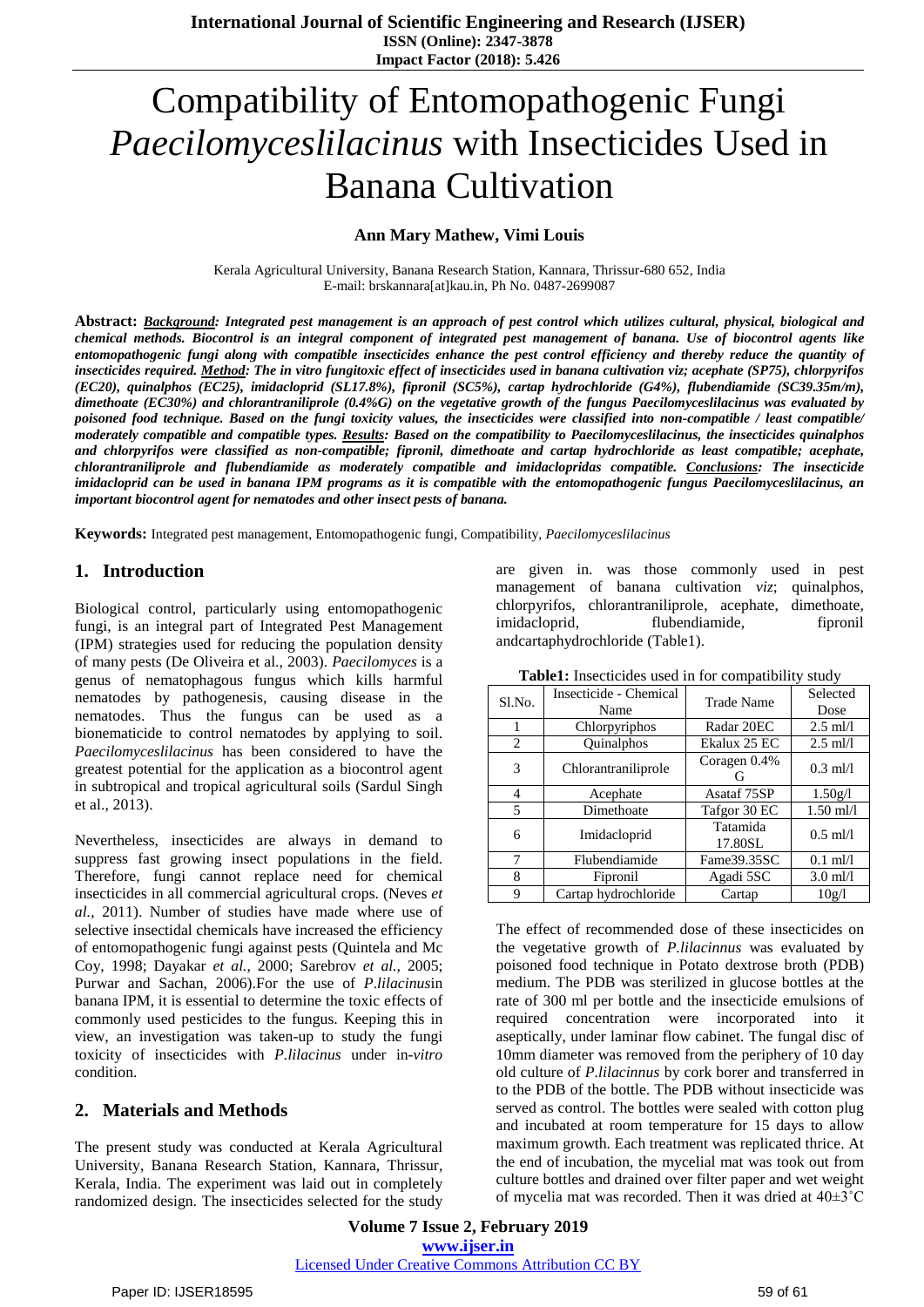and the dry weight was recorded at an interval of 24 hours till consistent value was obtained. Percent inhibition was found out using the equation,

PI= C-T/C X100

Where, PI – Percent Inhibition; C –Weight of mycelialmat in control; T –Weight of mycelialmat in treatment

The insecticide with PI up to 25% was classified as compatible; 25-50% as moderately compatible; 50-75% as least compatible and above 75% as non-compatible. The data obtained from the experiment were statistically analyzed using WASP (Web Based Agricultural Statistics Software Package) a product of Central Coastal Agricultural Research Institute under Indian Council of Agricultural Research (ICAR), New Delhi.

### **3. Results and Discussions**

Variation in the growth of *P.lilacinus* was observed with insecticides. After 15 days of incubation a pinkish purple coloured mycelial mat was formed on the media in the bottles. The wet weight and dry weight of mycelial mat was recorded, and given in Table 2.The percentage inhibition of various insecticides to the mycelial growth of *P.lilacinus* was recorded and presented in Figure 1.

There was significant difference in the wet weight and dry weight of the fungus with insecticides. Among the insecticides, the maximum wet weight (21.57 g) was recorded in acephate. This was followed by chlorantraniliprole (19.65 g), flubediamide (18.62g) cartap hydrochloride (16.90 g) and imidacloprid (15.11g). Cent per cent inhibition of fungal growth was observed in quinalphos. The maximum dry weight among the insecticides, was recorded in imidcloprid (2.77 g) which was followed by chlorantraniliprole (2.34 g). Acephate and flubendiamide were next best treatments with 2.13 g and 2.11 g respectively.

**Table 2:** Effect of Insecticides on Fungal Growth of *Paecilomyceslilacinus*

| <i>i</i> accusariyecomacumo |                        |                       |                     |  |
|-----------------------------|------------------------|-----------------------|---------------------|--|
| Treatment.                  | Insecticide - Chemical | Wet                   | Dry                 |  |
|                             | Name                   | weight $(g)$          | weight $(g)$        |  |
| $T_1$                       | Chlorpyriphos          | $0.84$ $\rm{s}$       | 0.59 <sup>g</sup>   |  |
| $T_2$                       | Quinalphos             | 0.0 <sup>g</sup>      | 0.0 <sup>T</sup>    |  |
| $T_3$                       | Chlorantraniliprole    | 19.65 <sup>b</sup>    | 2.34 °              |  |
| $T_4$                       | Acephate               | $21.57$ <sup>a</sup>  | 2.13 <sup>d</sup>   |  |
| $T_5$                       | Dimethoate             | $11.73$ <sup>e</sup>  | $0.96$ <sup>f</sup> |  |
| $T_6$                       | Imidacloprid           | 15.11 <sup>d</sup>    | $2.77^{b}$          |  |
| $T_7$                       | Flubendiamide          | $18.62 \text{ pc}$    | $2.11$ <sup>d</sup> |  |
| $T_8$                       | Fipronil               | $6.89$ <sup>f</sup>   | $0.88$ <sup>f</sup> |  |
| T <sub>9</sub>              | Cartap hydrochloride   | $16.90$ <sup>cd</sup> | 1.55 <sup>e</sup>   |  |
| $T_{10}$                    | Control                | $18.34 \text{ pc}$    | $3.16^{a}$          |  |
|                             | CD(0.05)               | 1.91                  | 0.21                |  |
|                             |                        | 8.65                  | 7.53                |  |

Based on the per cent inhibition in dry weight, the insecticides were classified into different compatibility groups. Accordingly imidacloprid was classified as compatible, flubendiamide, acephte and chlorantriniliprole as moderately compatible, cartap hydrochloride, dimethoate and fipronil as least compatible, chlorpyrifos and quinalphos as non compatible.



Neves *et al.*, (2001) stated that the insecticides imidacloprid, thiamethoxam and cyromanine did not show any inhibitory effect on the vegetative growth of *P. lilacinus* and other entomopathogenic fungus like *Beauveriabassiana, Metarhiziumanisopliae.* According to James and Elzen (2001) and Alizadeh *et al.*, (2007), imidacloprid had no negative effect on *P.lilacinus* and *B. bassiana.* In the present study also, the least inhibitory effect on the vegetative growth of *P. lilacinus* was recorded by imidacloprid.

Masarat (2009) reported that chlorpyriphos and endosulfan strongly inhibit the growth of *B. bassiana*. Oliviera *et al.* (2003) reported triazophos and chlorpyriphos showed cent per cent inhibition of conidial germination of *B.bassiana*. Ghini and Kimati, (2000) reported that organophosphate compounds interfere directly on membrane permeability of the cells and synthesis of enzymes, consequently affecting the metabolic process of the organism. Accordingly the organophosphorous insecticides used in present study also showed high inhibition of vegetative growth of *P. lilacinus*.

In summary, the combined use of *P.lilacinus* together with compatible chemical pesticides is one of the most promising strategies for integrated pest management programs. The insecticide imidacloprid can be recommended in banana IPM programs, since it was compatible with the entomopathogenic fungus *P.lilacinus,*  one of the commonly used biocontrol agent in banana. Compared to other insecticides, imdclopid will protect *P.lilacinus* in the environment, contributing to biological control of nematodes and other insect pests in banana. Organophosphate compounds, neither chlorpyrifos nor quinalphos are compatible to use in IPM along with *P.lilacinus*.

## **References**

- [1] Alizadeh, A., Samih, M. A., Khezri, M. and Riseh, R. S. 2007.Compatibility of *Beauveriabassiana* (Bals.) Vuill. with several pesticides. *Int. J. Agric. Biol*. 9 (1): 31-34
- [2] Dayakar, S., K.R. Kanaujia, R.R.S. Rathore. 2000. Compatibility of entomogenous fungi with commonly used insecticides for the management of